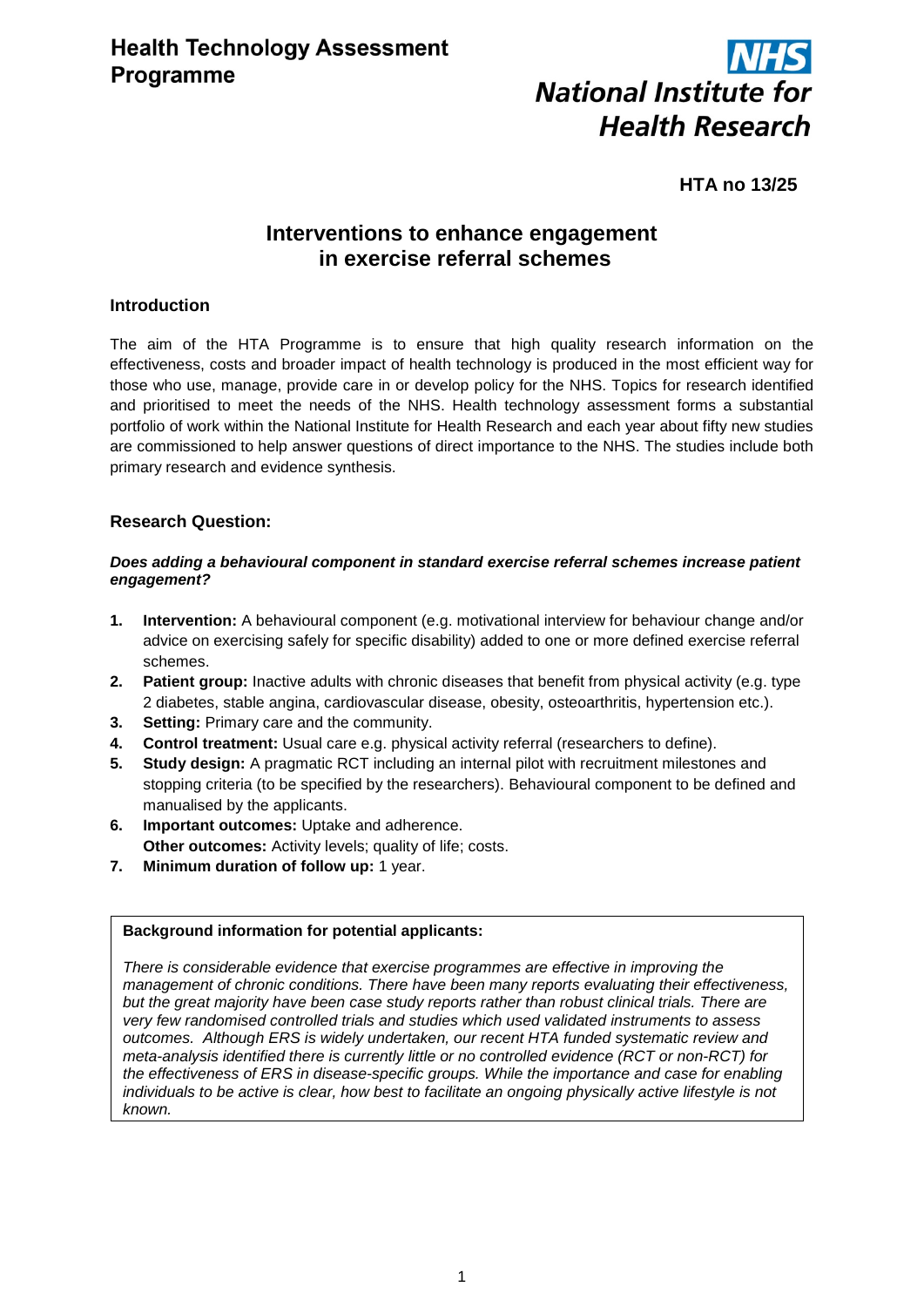# **Notes to Applicants**

The NIHR Health Technology Assessment Programme is funded by the NIHR, with contributions from the CSO in Scotland, NISCHR in Wales, and the Public Health Agency in Northern Ireland. Researchers from Northern Ireland and Scotland for certain NICE related calls should contact NETSCC to discuss their eligibility to apply.

For many of the questions posed by the HTA Programme, a randomised controlled trial is likely to be the most appropriate method of providing an answer. However, there may be practical or ethical reasons why this might not be possible. Applicants proposing other research methods are invited to justify these choices.

Applicants are asked to:

- 1. Follow the Medical Research Council's Good Clinical Practice guidelines [\(http://www.mrc.ac.uk/Utilities/Documentrecord/index.htm?d=MRC002416\)](http://www.mrc.ac.uk/Utilities/Documentrecord/index.htm?d=MRC002416) when planning how studies, particularly RCTs, will be supervised. Further advice specific to each topic will be given by the HTA Programme at full proposal and contract stages.
- 2. Note that trials involving medicinal products must comply with "The Medicines for Human Use (Clinical Trials) Regulations 2004". In the case of such trials, the DH expects the employing institution of the chief investigator to be nominated as the sponsor. Other institutions may wish to take on this responsibility or agree co-sponsorship with the employing institution. The DH is prepared to accept the nomination of multiple sponsors. Applicants who are asked to submit a full proposal will need to obtain confirmation of a sponsor(s) to complete their application. The DH reserve the right to withdraw from funding the project if they are not satisfied with the arrangements put in place to conduct the trial.

The MHRA [\(info@mhra.gsi.gov.uk,](mailto:info@mhra.gsi.gov.uk) [http://www.mhra.gov.uk\)](http://www.mhra.gov.uk/) can provide guidance as to whether your trial would be covered by the regulations. The DH/MRC website [\(http://www.ct-toolkit.ac.uk/\)](http://www.ct-toolkit.ac.uk/) also contains the latest information about Clinical Trials regulations and a helpful FAQ page.

In line with the government's transparency agenda, any contract resulting from this tender may be published in its entirety to the general public. Further information on the transparency agenda is at: [http://transparency.number10.gov.uk/#](http://transparency.number10.gov.uk/)

Applicants are recommended to seek advice from suitable methodological support services, at an appropriate stage in the development of their research idea and application. It is advisable to make contact at an early a stage as possible to allow sufficient time for discussion and a considered response.

#### The NIHR Research Design Service

[\(http://www.nihr.ac.uk/infrastructure/Pages/infrastructure\\_research\\_design\\_services.aspx\)](http://www.nihr.ac.uk/infrastructure/Pages/infrastructure_research_design_services.aspx) can advise on appropriate NIHR Programme choice, and developing and designing high quality research grant applications.

#### **Clinical Trials Toolkit**

Researchers designing or undertaking clinical trials are encouraged to consult the Clinical Trials Toolkit [\(www.ct-toolkit.ac.uk\)](http://www.ct-toolkit.ac.uk/home). This NIHR resource is an innovative website designed to help researchers navigate through the complex landscape of setting up and managing clinical trials in line with regulatory requirements. Although primarily aimed at those involved in publicly funded Clinical Trials of Investigational Medicinal Products (CTIMPs), the Toolkit will also benefit researchers and R&D staff working on trials in other areas, who will find useful information and guidance of relevance to the wider trials environment.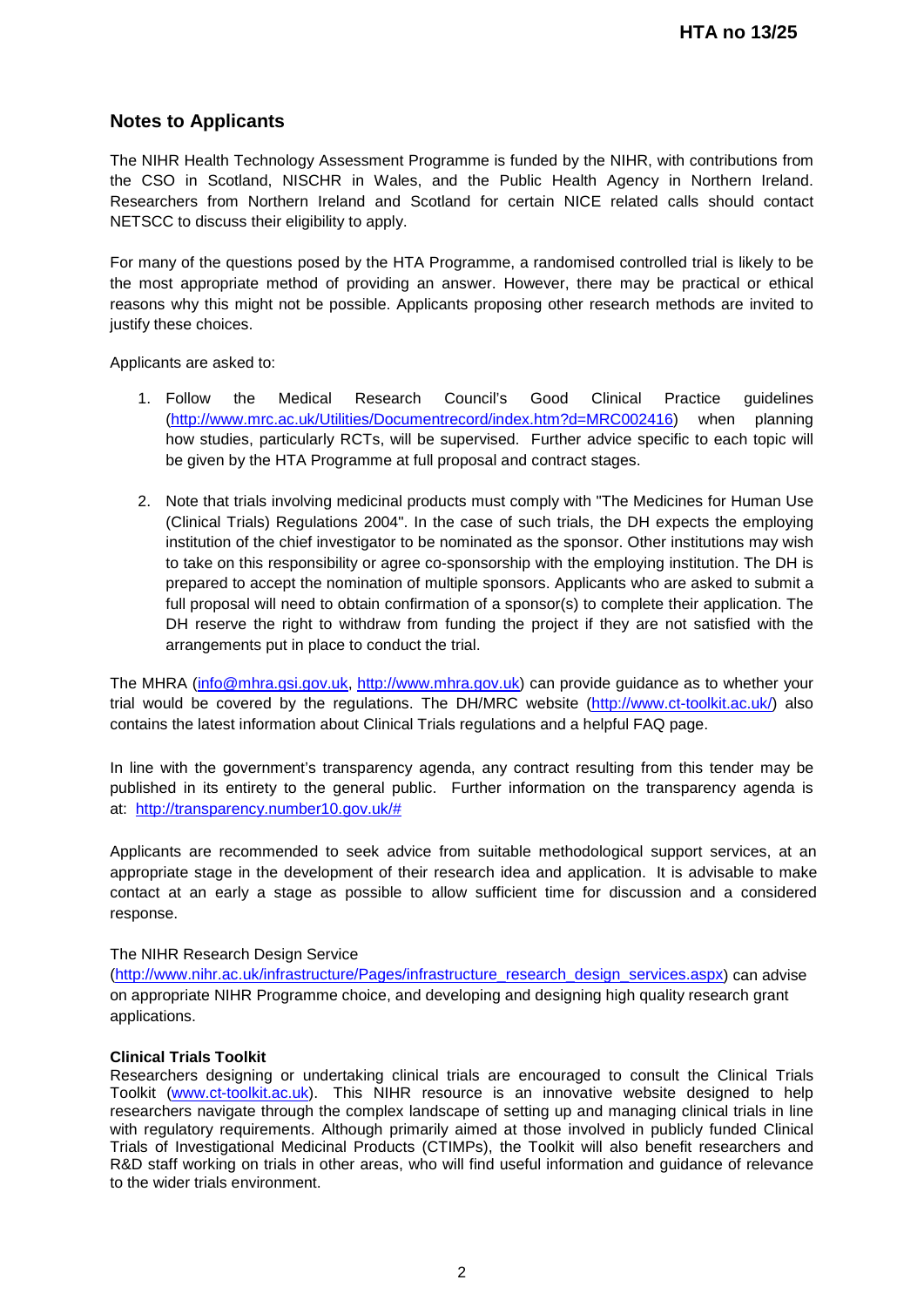## **Research networks**

The HTA Programme expects, where appropriate, that applicants will work with the relevant research network.

## **Making an application**

If you wish to submit an outline proposal on this topic, complete the on-line application form at http://www.hta.ac.uk/funding/standardcalls/index.shtml and submit it on line by **29th August 2013**. Applications will be considered by the HTA Commissioning Board at its meeting in **November**. For outline applications, if shortlisted, investigators will be given a minimum of eight weeks to submit a full proposal.

#### *Applications received electronically after 1300 hours on the due date will not be considered.*

*Please see GUIDANCE ON APPLICATIONS overleaf.*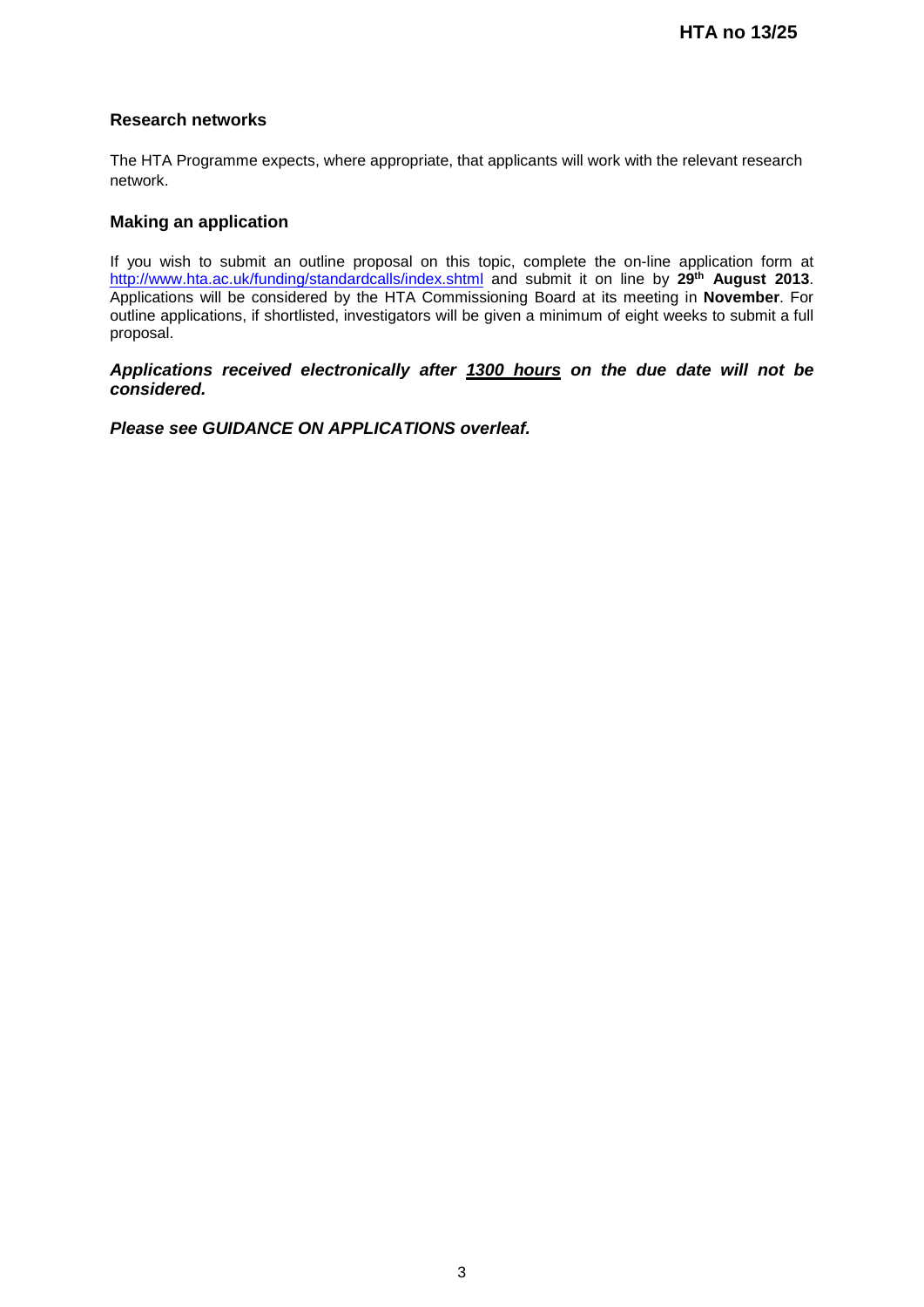## **Guidance on applications**

### **Required expertise**

HTA is a multidisciplinary enterprise. It needs to draw on the expertise and knowledge of clinicians and of those trained in health service research methodologies such as health economics, medical statistics, study design and qualitative approaches. The HTA Programme expects teams proposing randomised controlled trials to include input from an accredited clinical trials unit, or one with equivalent experience. Applicants are also expected to engage a qualified Trial Manager for appropriate projects. A commitment to team working must be shown and applicants may wish to consider a collaborative approach between several institutions.

#### **Public involvement in research**

The HTA Programme recognises the benefit of increasing active involvement of members of the public in research and would like to support research projects appropriately. The HTA Programme encourages applicants to consider *how* the scientific quality, feasibility or practicality of their proposal *could* be improved by involving members of the public. Examples of how this has been done for health technology assessment projects can be found at [http://www.hta.ac.uk/PPIguidance/.](http://www.hta.ac.uk/PPIguidance/) Research teams wishing to involve members of the public should include in their application: the aims of active involvement in this project; a description of the members of the public (to be) involved; a description of the methods of involvement; and an appropriate budget. Applications that involve members of the public will not, for that reason alone, be favoured over proposals that do not but it is hoped that the involvement of members of the public will improve the quality of the application.

#### **Outcomes**

Wherever possible, the results of HTA should provide information about the effectiveness and costeffectiveness of care provided in its usual clinical setting and for the diverse subjects who would be eligible for the interventions under study. The endpoints of interest will in most cases include disease specific measures, health related quality of life and costs (directly and indirectly related to patient management). Wherever possible, these measurements should be made by individuals who are unaware of the treatment allocation of the subjects they are assessing. We encourage applicants to involve users of health care in the preparation of their proposal, for instance in selecting patientoriented outcomes. Where established Core Outcomes exist they should be included amongst the list of outcomes unless there is good reason to do otherwise. Please see The COMET Initiative website at [www.comet-initiative.org](http://www.comet-initiative.org/) to identify whether Core Outcomes have been established. A period of follow up should be undertaken which is sufficient to ensure that a wider range of effects are identified other than those which are evident immediately after treatment. These factors should guide applicants in their choice of subjects, settings and measurements made.

#### **Sample size**

A formal estimate should be made of the number of subjects required to show important differences in the chosen primary outcome measure. Justification of this estimate will be expected in the application.

## **Communication**

Communication of the results of research to decision makers in the NHS is central to the HTA Programme. Successful applicants will be required to submit a single final report for publication by the HTA Programme. They are also required to seek peer-reviewed publication of their results elsewhere and may also be asked to support NETSCC, HTA in further efforts to ensure that results are readily available to all relevant parties in the NHS. Where findings demonstrate continuing uncertainty, these should be highlighted as areas for further research.